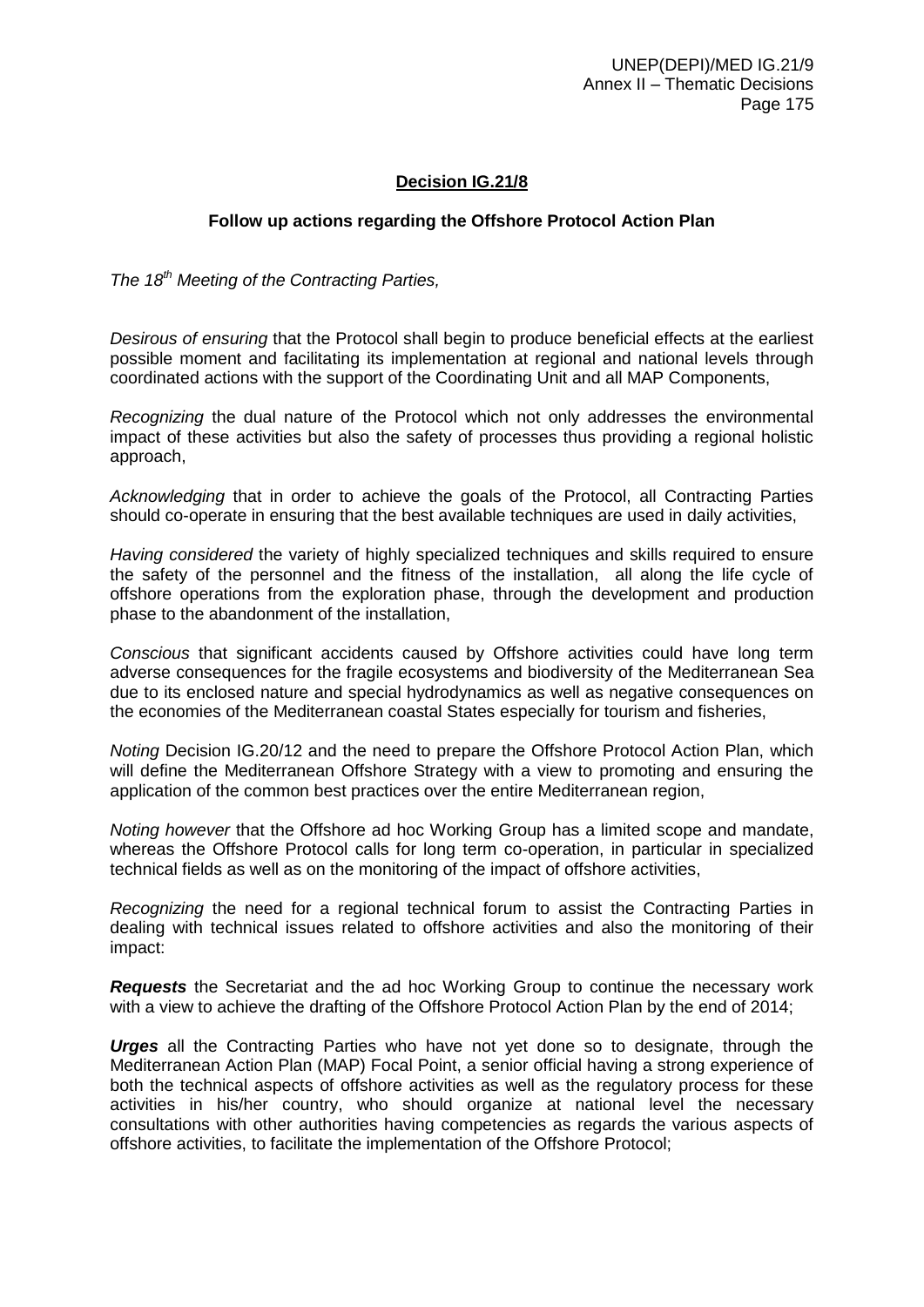*Encourages* all the Mediterranean coastal States as well as the concerned stakeholders of the industry and NGOs to participate actively to the activities aiming at the implementation of the Offshore Protocol with the spirit of common interest for the well-being of the Mediterranean region;

*Approves* the establishment of the Barcelona Convention Offshore Oil and Gas Group which should support the drafting of the Action plan and serve as a regional technical body to assist in the identification of best practices and to ensure a monitoring and assessment of the impact of these activities consistent with the overall policy adopted within the Mediterranean Action Plan;

*Adopts* the Terms of Reference of the Barcelona Convention Offshore Oil and Gas Group (BARCO OFOG) set out in Annex;

*Decides* that the BARCO OFOG should be financed through extra budgetary resources; and

*Requests* the Secretariat to identify international bodies that might provide specific sources of financing to assist Mediterranean Coastal States in carrying out the obligations arising from the Offshore Protocol;

*Invites* the relevant oil and gas offshore industry to assist the Barcelona Convention Offshore Oil and Gas Group (BARCO OFOG), through technical support and financial contributions for the implementation of the program of work that may result from the Offshore Protocol Action Plan.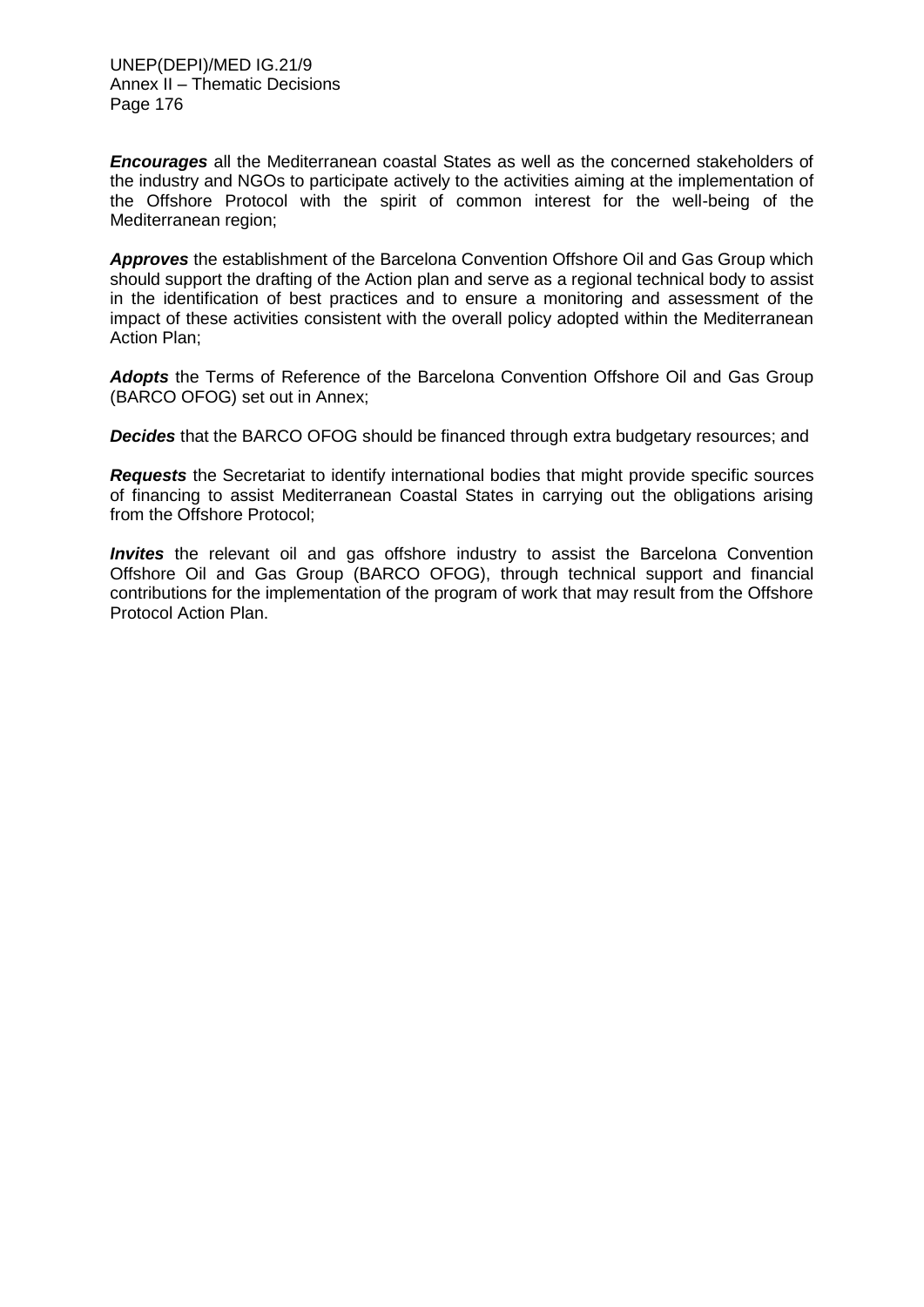### **Annex**

## **Terms of Reference of the Barcelona Convention Offshore Oil and Gas Group (BARCO OFOG)**

The following are the terms of reference and working procedures for Members serving the Barcelona Convention Offshore Oil and Gas Group, hereinafter referred to as the "OFOG Group".

#### **Background**

1. The scope of the Offshore Protocol to the Barcelona Convention compared to other similar Protocols under other Regional Seas is wide encompassing as it does not limit itself to monitoring of the environmental impact of offshore oil and gas activities but also addresses issues related to the safety of processes and the qualification of the staff employed in these activities (human element). Moreover, the Protocol establishes a regional co-operation framework based on the promotion of the best available standards and practices. Therefore in order to adequately answer to the requests of the Protocol, the Offshore ad hoc Working Group recommended at its first Meeting held in Malta in June 2013 that a regional forum should be established, where qualified representatives of the Contracting Parties could share their experience and propose to the Contracting Parties recommendations regarding the more technical aspects of offshore activities.

## **Scope of Work of the Barcelona Convention Offshore Oil and Gas Group**

2. The OFOG Group will mainly serve as forum to exchange best practices, knowledge and experiences between its Members in order to assist the Parties in attaining the objectives set out in article 23.1 of the Protocol.

3. The OFOG Group will serve as an advisory body to the Contracting Parties to the Barcelona Convention as regards the Offshore Protocol.

4. The OFOG Group should operate under the instructions of and report to the Meetings of the Parties who should periodically examine and review the Offshore Protocol Action Plan.

# **Composition**

5. The OFOG Group is primarily composed of representatives of the Contracting Parties to the Barcelona Convention who are designated by the MAP Focal Point as National Offshore Focal Point.

6. In view of the range of expertise required for the various topics covered by the Protocol, several OFOG Sub-Groups could be set-up, as need be. These Sub-groups will focus on technical and practical aspect of the Offshore Protocol Action Plan. The Contracting Parties to the Barcelona Convention through their National Offshore Focal Point shall designate, as required, the appropriate national entities and/or officials as contact points for each OFOG Sub-Group.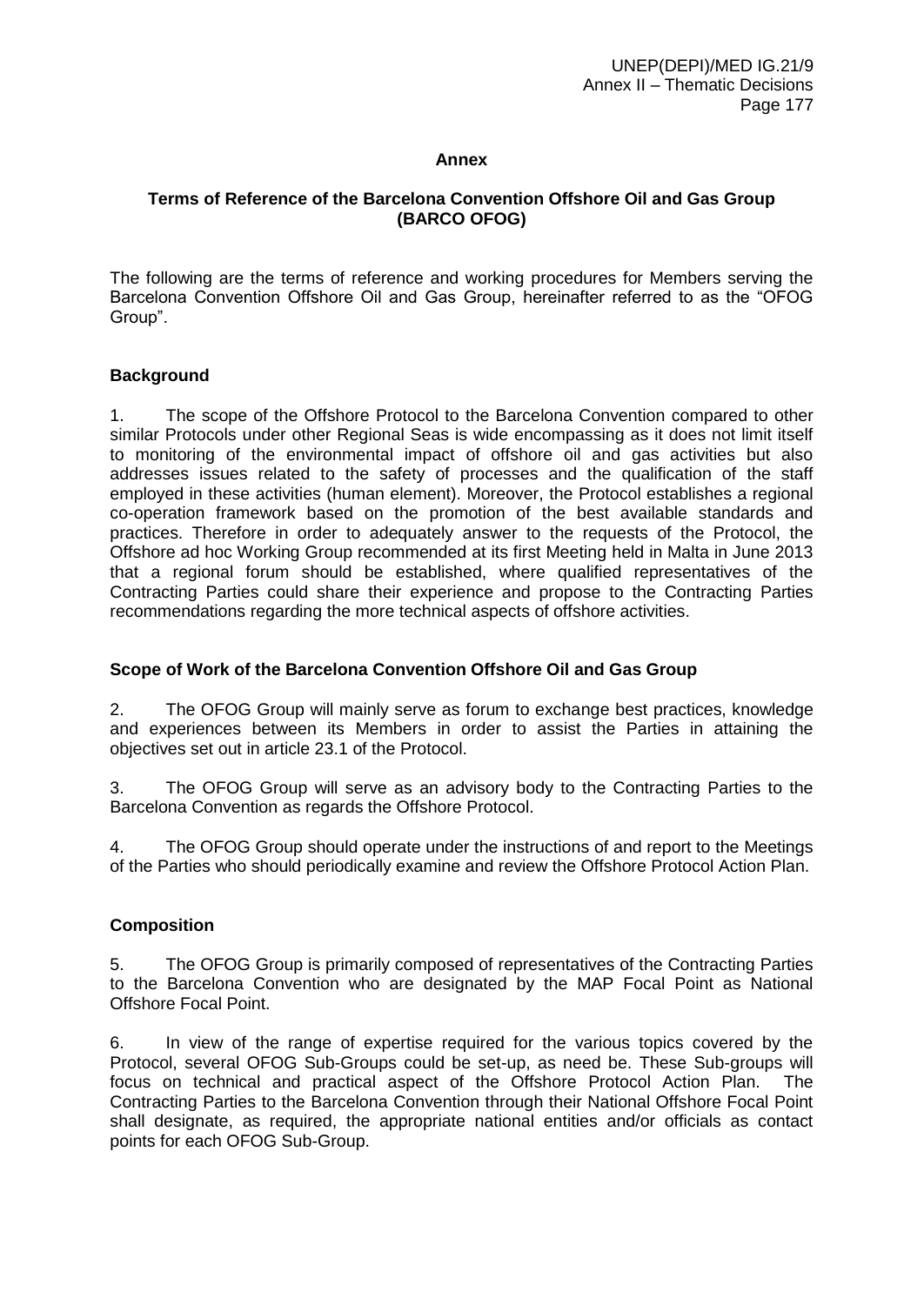7. The representatives of the OFOG Sub-Groups shall report to their respective National Offshore Focal Point to ensure dissemination, coordination and follow-up at national level.

8. Representatives of the oil and gas industry as well as IGO's and NGO's with a relevant mandate to the topics discussed in the various sub-groups are encouraged to participate as observers.

9. Representatives of other regional fora with a similar mandate to the OFOG Group are invited as observers.

10. The composition of the OFOG Group and Sub-Group shall be published and kept up to date on a dedicated website.

## **Tasks**

11. The activities of the OFOG Group will encompass all matters referred to its consideration by the Contracting Parties based on the relevant articles of the Offshore Protocol. Nevertheless, due to the complexity of matters included in the Protocol, priority should be given to the environmental impact and control of pollution from such activities.

12. In order to fulfill its role, and building upon the work carried out in the framework of other relevant fora, the OFOG Group will provide technical support and guidance, and make recommendations to the Meetings of the Parties to the Offshore Protocol to accomplish its functions as stipulated in Article 30.2 of the Offshore Protocol, and in particular on, but not limited to, the following issues:

- a. identifying priorities for preparation of guidance documents, standards and best practices in the oil and gas sector;
- b. preparing, or initiating and overseeing the preparation of, guidelines on the industry best practices;
- c. in the interest of sharing experience, facilitating rapid information exchange between national authorities through the appropriate information mechanism, regarding e.g. the occurrence and causes of and responses to major incidents, and events which could have led to major accidents;
- d. promoting and facilitating consensus between national authorities regarding the best regulatory practice;
- e. exchanging information regarding the application of national legislation and policies relevant to offshore oil and gas activities, and assisting the Secretariat in monitoring the implementation of the Offshore Protocol;
- f. developing and applying common standards as per article 10 of the Protocol;
- g. keeping under review the technical content of the annexes to the protocol and make relevant recommendations;
- h. preparing draft measures to control the use of chemicals and oil and any other substances or sources of pollution;
- i. developing appropriate guidelines for monitoring and assessment paying particular attention to ensure consistency with other related monitoring policies adopted by the Contracting Parties;
- j. assisting in defining appropriate relevant targets for Offshore activities within the implementation of the Ecosystem Approach to MAP policies and strategies.